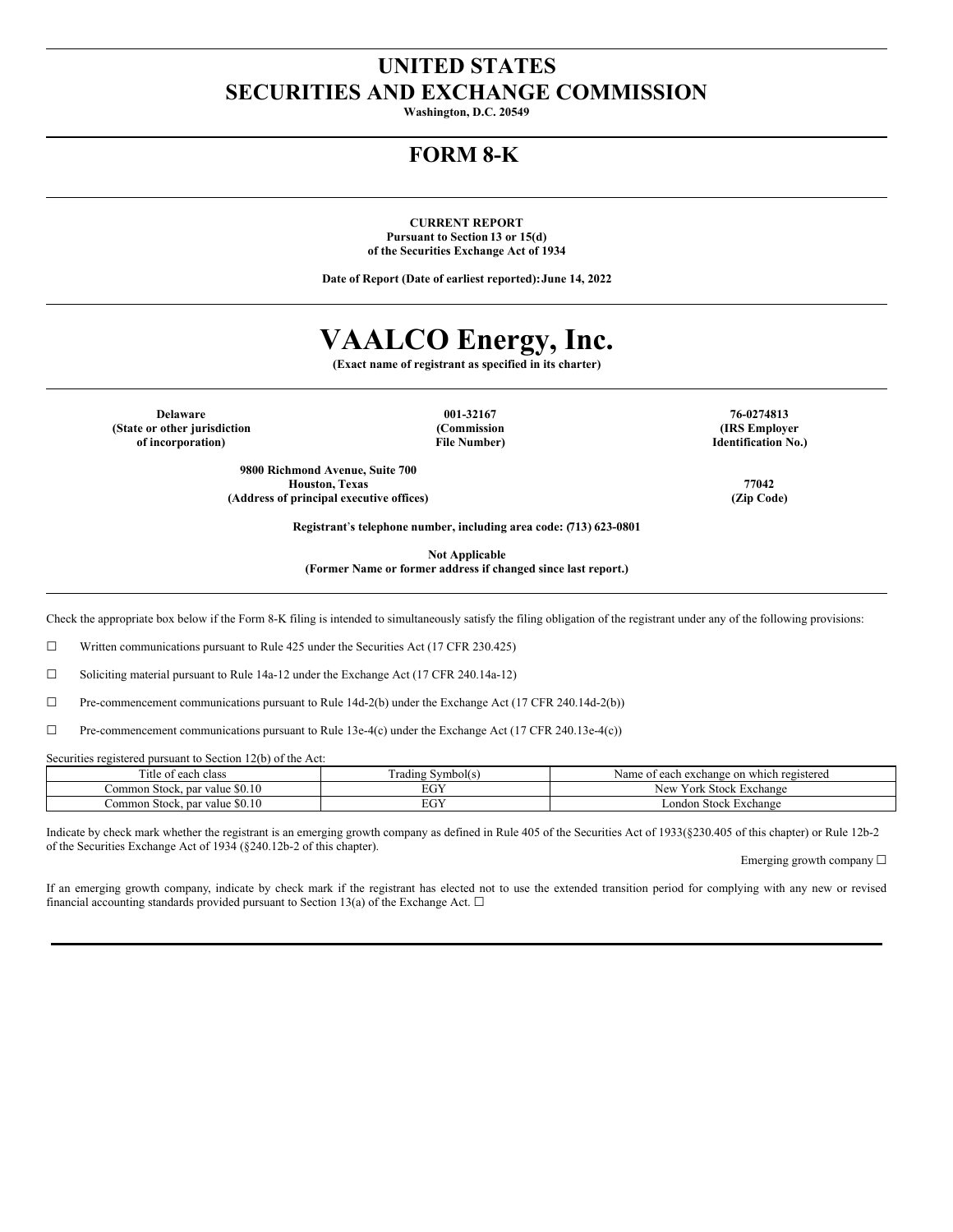#### **Item 2.02. Results of Operations and Financial Condition.**

On June 14, 2022, VAALCO Energy, Inc. (the "Company") issued a press release announcing it is set to join the broad-market Russell 3000® Index at the conclusion of the 2022 Russell Indexes Annual Reconstitution, according to a preliminary list of additions posted by FTSE Russell on June 3, 2022. Inclusion in the index will take effect after the U.S. market opens on June 27, 2022.

The information in Item 2.02 of this Current Report on Form 8-K (including Exhibit 99.1 attached hereto) is being furnished pursuant to Item 2.02 and shall not be deemed to be filed for purposes of Section 18 of the Securities Exchange Act of 1934, as amended (the "Exchange Act"), or otherwise be subject to the liabilities of that section, nor shall it be deemed to be incorporated by reference in any filing under the Securities Act of 1933, as amended, or the Exchange Act, whether made before or after the date hereof and regardless of any general incorporation language in such filing.

## **Item 9.01. Financial Statements and Exhibits.**

(d) Exhibits

| Exhibit No. | <b>Description of Exhibit</b>                                               |
|-------------|-----------------------------------------------------------------------------|
| 99.1        | Press Release, dated June 14, 2022                                          |
| 104         | Cover Page Interactive Data File (embedded within the Inline XBRL document) |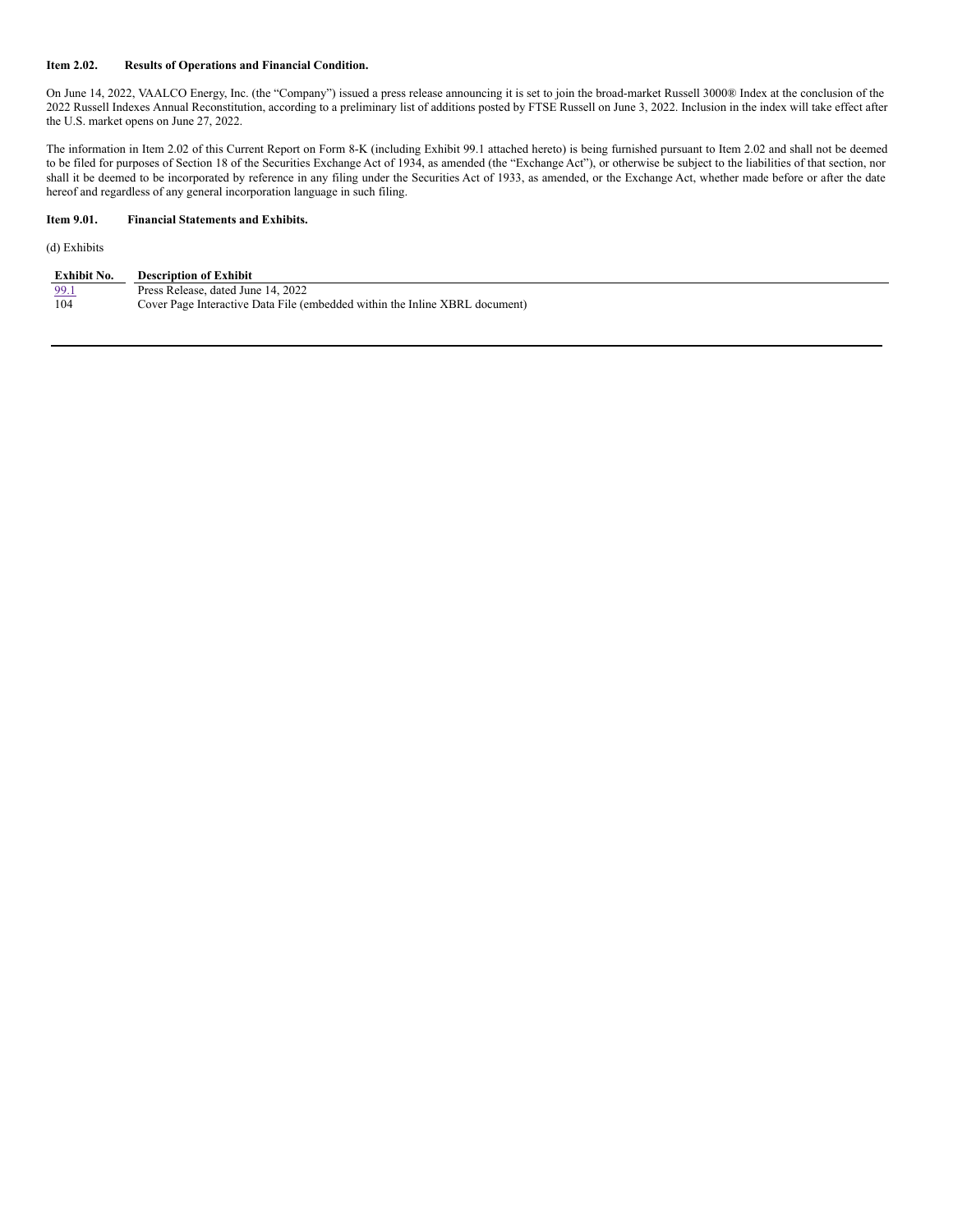## **SIGNATURE**

Pursuant to the requirements of the Securities Exchange Act of 1934, the Registrant has duly caused this report to be signed on its behalf by the undersigned hereunto duly authorized.

> **VAALCO Energy, Inc.** (Registrant)

Date: June 17, 2022

By: /s/ Jason Doornik Name: Jason Doornik Title: Chief Accounting Officer and Controller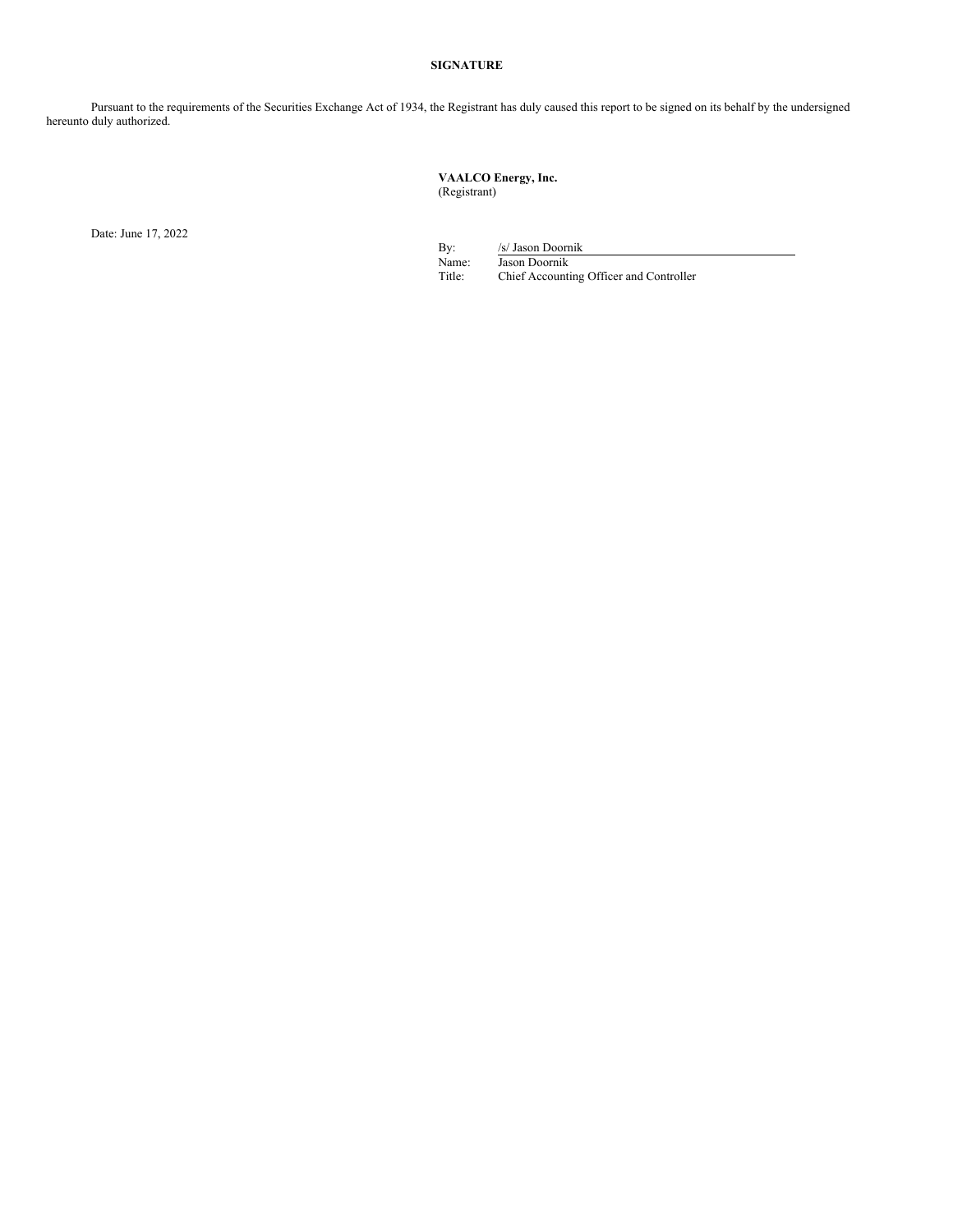<span id="page-3-0"></span>

#### **VAALCO ENERGY SET TO JOIN RUSSELL 3000**® **INDEX**

**HOUSTON** – **June 14, 2022** – VAALCO Energy Inc. (NYSE: EGY; LSE: EGY) (" **VAALCO**" or the "**Company**") today announced today it is set to join the broad-market Russell 3000® Index at the conclusion of the 2022 Russell Indexes Annual Reconstitution, according to a preliminary list of additions posted by FTSE Russell on June 3, 2022. Inclusion in the index will take effect after the U.S. market opens on June 27, 2022.

The annual reconstitution of the Russell indexes captures the 4,000 largest U.S. stocks as of May 6, ranking them by total market capitalization. Membership in the US allcap Russell 3000® Index, which remains in place for one year, means automatic inclusion in the large-cap Russell 1000® Index or in the small-cap Russell 2000® Index as well as the appropriate growth and value style indexes. FTSE Russell determines membership for its Russell indexes primarily by objective, market-capitalization rankings, and style attributes.

George Maxwell, VAALCO's Chief Executive Officer, commented, "We continue to accretively grow VAALCO and we welcome the enhanced visibility and distribution provided by our inclusion in the Russell 3000® Index as a way to broaden VAALCO's awareness within the institutional Investor community. VAALCO is poised for continued success in this strong commodity price environment, with no debt and strong free cash flow generation and we remain firmly focused on maximizing shareholder returns. We are excited to join the Russell 3000® Index and believe that it is another significant milestone for VAALCO in 2022."

Russell indexes are widely used by investment managers and institutional investors for index funds and as benchmarks for active investment strategies. Approximately \$12 trillion in assets are benchmarked against Russell's U.S. indexes. Russell indexes are part of FTSE Russell, a leading global index provider.

For more information on the Russell 3000® Index and the Russell indexes reconstitution, go to the "Russell Reconstitution" section on the FTSE Russell website, www.ftserussell.com.

#### **About VAALCO**

VAALCO, founded in 1985, is a Houston, USA based, independent energy company with production, development and exploration assets in the West African region.

The Company is an established operator within the region, holding a 63.6% participating interest in the Etame Marin block, located offshore Gabon, which to date has produced over 126 million barrels of crude oil and of which the Company is the operator.

#### **About FTSE Russell**

FTSE Russell is a global index leader that provides innovative benchmarking, analytics and data solutions for investors worldwide. FTSE Russell calculates thousands of indexes that measure and benchmark markets and asset classes in more than 70 countries, covering 98% of the investable market globally.

FTSE Russell index expertise and products are used extensively by institutional and retail investors globally. Approximately \$20 trillion is currently benchmarked to FTSE Russell indexes. For over 30 years, leading asset owners, asset managers, ETF providers and investment banks have chosen FTSE Russell indexes to benchmark their investment performance and create ETFs, structured products and index-based derivatives.

FTSE Russell is wholly owned by London Stock Exchange Group.

#### **For Further Information**

| <b>VAALCO Energy, Inc. (General and Investor Enquiries)</b>             | $+0017136230801$       |
|-------------------------------------------------------------------------|------------------------|
| Website:                                                                | www.vaalco.com         |
| Al Petrie Advisors (US Investor Relations)<br>Al Petrie / Chris Delange | $+00$ 1 713 543 3422   |
| <b>Buchanan (UK Financial PR)</b>                                       | $+44(0)$ 207 466 5000  |
| Ben Romney / Jon Krinks/ James Husband                                  | VAALCO@buchanan.uk.com |

#### **Forward Looking Statements**

This document includes "forward-looking statements" within the meaning of Section 27A of the Securities Act of 1933, as amended, and Section 21E of the Securities Exchange Act of 1934, as amended. All statements, other than statements of historical facts, included in this document that address activities, events, plans, expectations, objectives or developments that VAALCO expects, believes or anticipates will or may occur in the future are forward-looking statements. These statements may include statements related to the impact of the COVID-19 pandemic, including the recent sharp decline in the global demand for and resulting global oversupply of crude oil and the resulting steep decline in oil prices, production quotas imposed by Gabon, disruptions in global supply chains, quarantines of our workforce or workforce reductions and other matters related to the pandemic, well results, wells anticipated to be drilled and placed on production, future levels of drilling and operational activity and associated expectations, the implementation of the Company's business plans and strategy, prospect evaluations, prospective resources and reserve growth, its activities in Equatorial Guinea, expected sources of and potential difficulties in obtaining future capital funding and future liquidity, its ability to restore production in non-producing wells, our ability to find a replacement for the FPSO or to renew the FPSO charter, future operating losses, future changes in crude oil and natural gas prices, future strategic alternatives, future and pending acquisitions, capital expenditures, future drilling plans, acquisition and interpretation of seismic data and costs thereof, negotiations with governments and third parties, timing of the settlement of Gabon income taxes, and expectations regarding processing facilities, production, sales and financial projections. These statements are based on assumptions made by VAALCO based on its experience and perception of historical trends, current conditions, expected future developments and other factors it believes are appropriate in the circumstances. Such statements are subject to a number of assumptions, risks and uncertainties, many of which are beyond VAALCO's control. These risks include, but are not limited to, crude oil and natural gas price volatility, the impact of production quotas imposed by Gabon in response to production cuts agreed to as a member of OPEC, inflation, general economic conditions, the outbreak of COVID-19, the Company's success in discovering, developing and producing reserves, production and sales differences due to timing of liftings, decisions by future lenders, the risks associated with liquidity, lack of availability of goods, services and capital, environmental risks, drilling risks, foreign regulatory and operational risks, and regulatory changes.

Investors are cautioned that forward-looking statements are not guarantees of future performance and that actual results or developments may differ materially from those projected in the forward-looking statements. VAALCO disclaims any intention or obligation to update or revise any forward-looking statements, whether as a result of new information, future events, or otherwise.

#### **Inside Information**